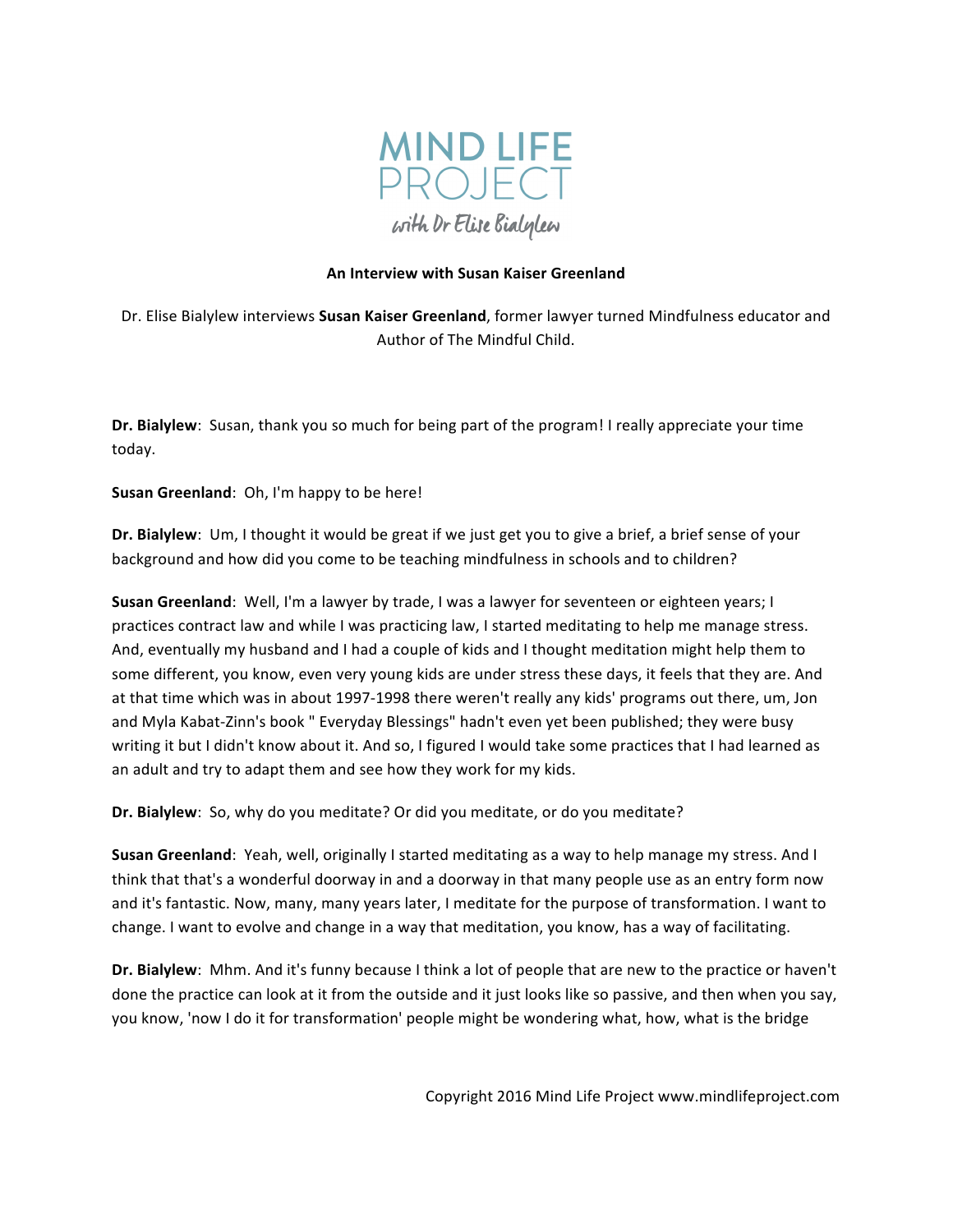between sitting down with your eyes as...open or closed, focusing on your breath...how does it lead to transformation? Have you got any...could you speak to that?

**Susan Greenland**: Oh, yes. In another word for transformation is freedom. Now I, now I practice to become more free and it's, it's a psychological form of freedom. So, yeah, it does look passive and that's one of the things we need to be careful about when we are helping people new to meditation, um, start out because, well, it seems passive at first it's an awful lot going on in your mind, everybody knows that when you sit and you start looking inside and that's what being in relationship is very important as you're meditating - to try to find a group of people who are also meditating or a meditation teacher, or some people call it a spiritual friend, but somebody that you can talk to about your experience who's been having similar experiences, so they can help contextualize it for you.

#### **Dr.** Bialylew: Mhm.

**Susan Greenland**: But it's anything but passive. I mean, there is, there things can happen by going inside and moving your attention, um, their help with this process of transformation or becoming more free from psychological habits to ways of thinking but what we really do it for is for how it affects our day-today lives when we get off the cushion.

#### **Dr.** Bialylew: Mm.

**Susan Greenland:** So, that time on the cushion, the motivation for being on the cushion is really so that that time on the cushion informs our time off the cushion...or chair.

**Dr. Bialylew**: Mhm. Yeah, haha. I have a chair. And, how do you personally define mindfulness? Because there are different definitions it seems like they're becoming more, more and more definitions all the time but what's your perspective on what mindfulness actually is?

**Susan Greenland:** Well, I think there's a couple of different ways to look at it. One is mindfulness from the perspective of classical teaching. It's a stance of attention. It's a way of paying attention on purpose. But mindfulness is that term is being used in popular culture now is as it comes to me much much more. And should be meaning much much more. So, because mindfulness is being used to describe a way of being in the world and now way of being in the world involves several components, attention being one of them that stance if attention, a way of looking at life experience on purpose and suspending judgement while you're looking and coming back looking back in discernment, um, but it also includes balance being emotionally balanced and includes compassion. So, the mindful way of life has those, we call it in a way "A, B, C"s, those three...

**Dr. Bialylew:** Mmm, I love that.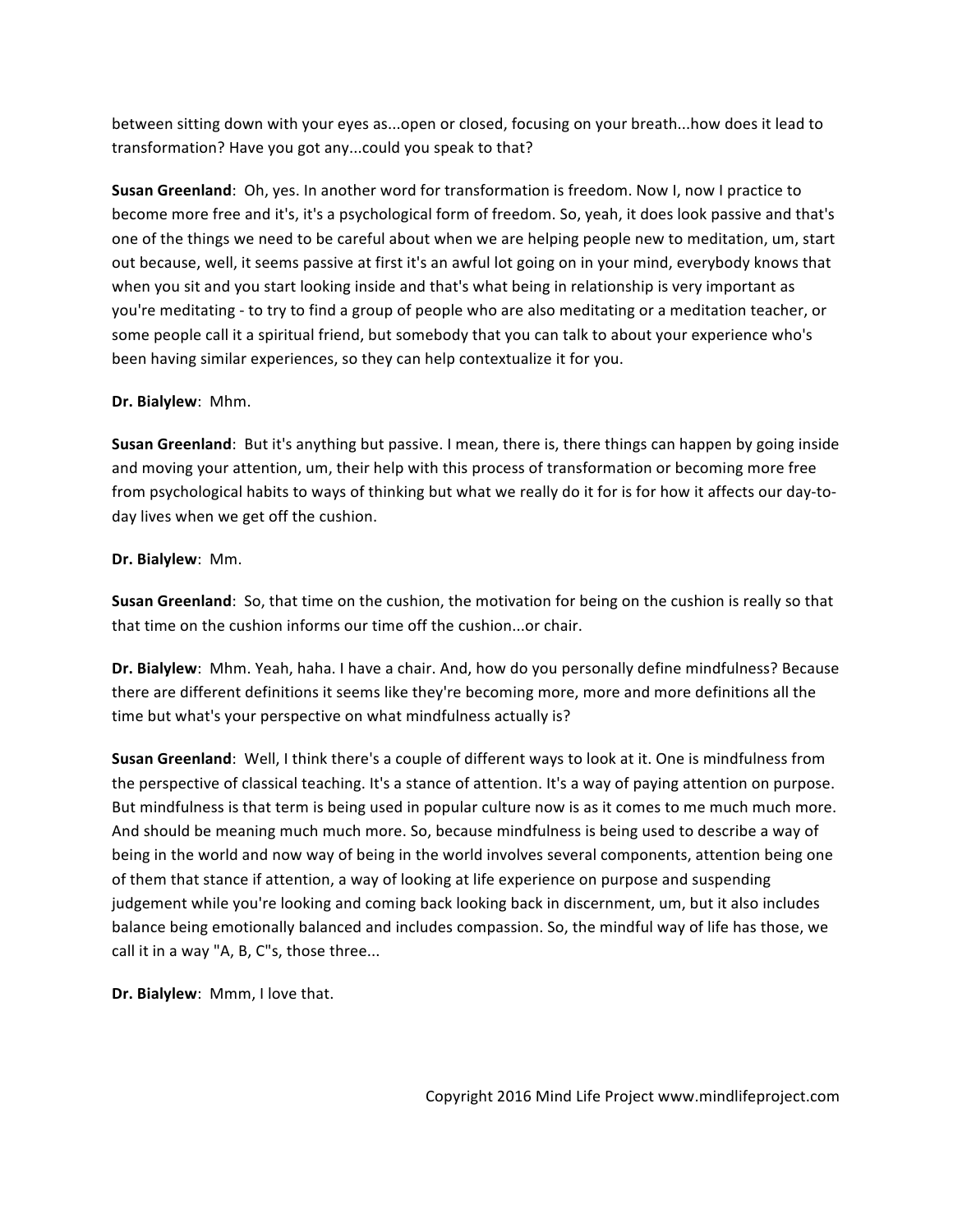**Susan Greenland**: Attention, balance and compassion. But you can also talk about mindfulness as a very specific stance of attention that is trained through, um, introspective practice.

**Dr. Bialylew: Mhm. Great.** 

**Susan Greenland**: And I think as we get, for, you know, we're, I don't know how much your listeners will have, um, have been reading about mindfulness, but we've seen a little bit of a back-clash now in popular media and I think that's why, I think that's fine to be expected and certainly more good than bad is coming out of all of the craze around mindfulness. But it's important that as we go forward, even more clear than we were before about its definition so, we're all talking about the same thing.

**Dr. Bialylew**: Mhm, great. Thank you. And, so, now, would you, I wanna dive deep a little bit into your work in schools and with children. So, perhaps, maybe we could start off by just exploring how mindfulness can be beneficial to children?

**Susan Greenland**: Oh, I think it's just a lot of fun for them when we start there, if it's not fun I wouldn't wanna do it. So, I think it's a lot of fun and it's very free in a way it gets back to some more old-fashioned values of slowing things down and taking our time and really attending to what's happening right now on the present moment. And these life skills that we teach through the practice of mindfulness start with the very simple life skill of stopping or pausing and if we can just teach children to notice that about to that moment when you're about to say or do something that doesn't feel quite right and to pause, before they act, or before they speak, that's huge. And that's the very first thing that we teach through mindfulness practices with kids. And the center of all of these different life skills that we teach focusing...the center of it is focusing but the life skills we teach are stopping, and, learning to direct your attention to a specific object. And what happens when you choose to direct your attention in that way is there's a natural quiety of the mind and body and when the mind and body quiets, then we tend to be able to see more clearly what's happening in around us. And we can do that, we can sometimes we can move more toward actions and relationships and...That are caring and connected. So those are the things, those are the very specific life skills that we teach young children through simple games and activities and songs.

**Dr. Bialylew**: Mhm. You say about one or two activities, I mean you're going to these a lot in your book "The Mindful Child" which was really very practical and useful, so, obviously if there are teachers listening that, that would be a very great book to get your hands on, but could you give us a taste of like, some, sort of a sense of what do you actually do with the kids? One or two examples of mindfulness as...

**Susan Greenland**: Sure, yes, it depends on the age, remember, because that's one of the things that's a little bit more...one call it complicated but a little bit...takes a little bit more effort when you're working with kids because of the we have to have the activities appropriate to the age. So for very young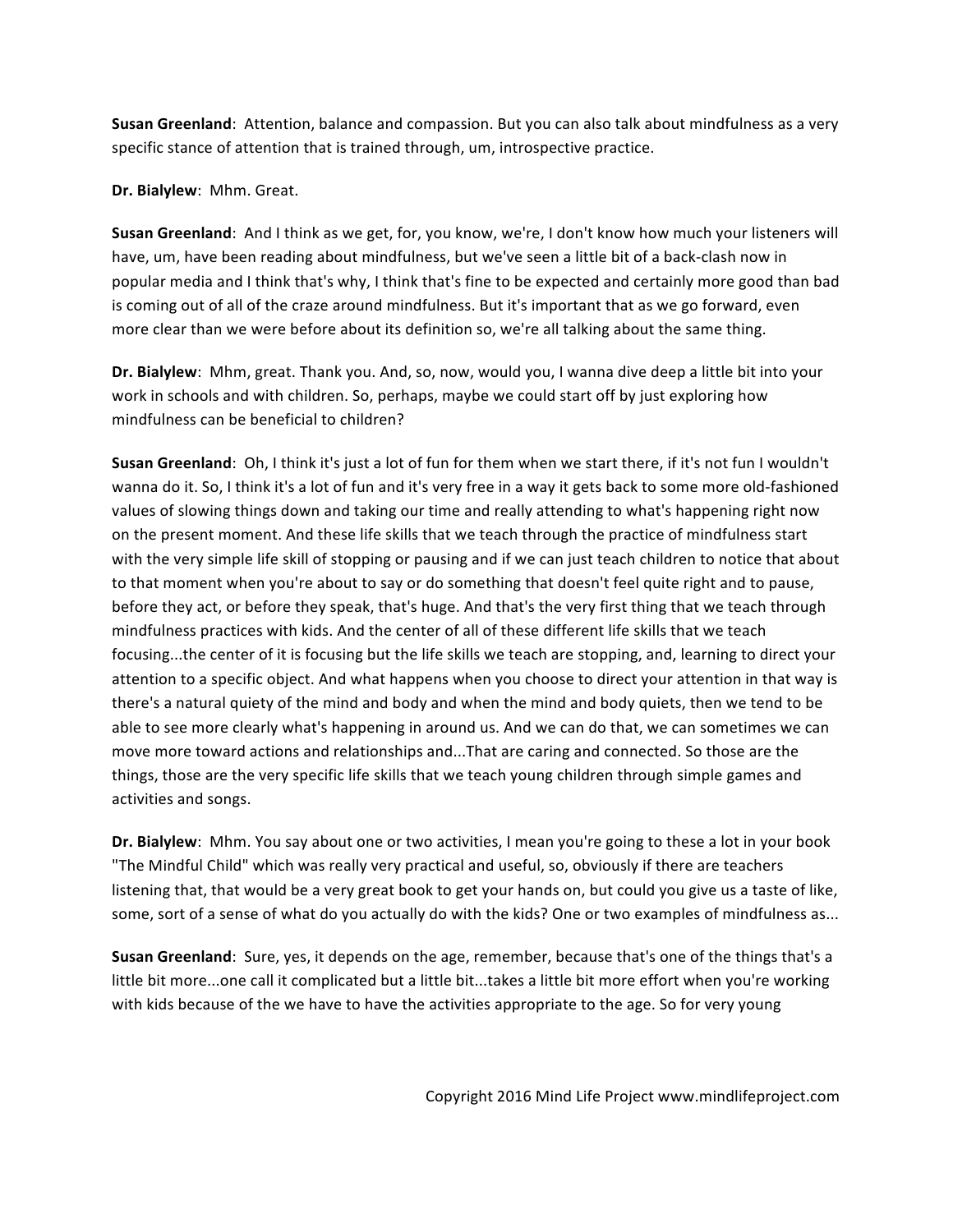children we use a lot of songs or simple things. So, one would be simply (singing):"I stop and I feel my breathing...", and then we breathe in and out, "Peaceful and calm, I'm ready to listen".

**Dr. Bialylew**: Yeah, that's cool.

**Susan Greenland**: So, that's the kind of thing we'll do with children and we have story up to story of children who would go home and teach their parents breathing songs, there're different breathing songs and who will even sing them or say adjusted the parents on the back of the car when the parent is all stressed out.

# **Dr. Bialylew:** It's fantastic!

**Susan Greenland**: For all the kids that sort of thing it doesn't work quite so well, we don't...we have a little trouble with buying with that...But with all the kids there's some simple techniques that we can teach one that we did as a family was very very helpful is my...I was working at the time outside of the home as a lawyer; my husband was working; we had two young kids going in different directions and so, when we were getting out in the morning it was always quite chaotic. We...as much as we tried to have the backpacks ready and the lunches packed, that just didn't tend to happen for us. But when we were all running out the door we would stop at the door and take a couple deep breaths. So that we would be in a rush and then we would pause and we would collect ourselves and go out to the day that went by. And those simple interrupters, we call them in the book "the mindfulness interrupters", those simple interrupters are the type of things that we can teach kids and their families to just integrate into their lives at home.

**Dr. Bialylew**: And so, even that very simple short practice of like stopping at the door and taking a few breaths, so you actually do that, you manage to do that regularly, or it was kind of a...?

**Susan Greenland:** Right, we do it every morning.

**Dr. Bialylew**: Every morning! Yeah...

**Susan Greenland**: Yeah.

**Dr. Bialylew**: And, so, you've found that even that simple practice was, had a very positive impact?

**Susan Greenland:** It's huge! It' huge, huge, huge! And the integration of it into aspects of your routine; bedtime is another wonderful time to integrate a little bit of this mindfulness. And we really do in this teaching children to move their attention away from what they're thinking about at the time into a sensory experience. So, if our children are worried or upset or even overly excited, it doesn't necessarily have to be an upset that is how, that is kind of getting our children agitated. Sometimes they're overly excited about something. What we can do is we could just say "OK, right now we're gonna move our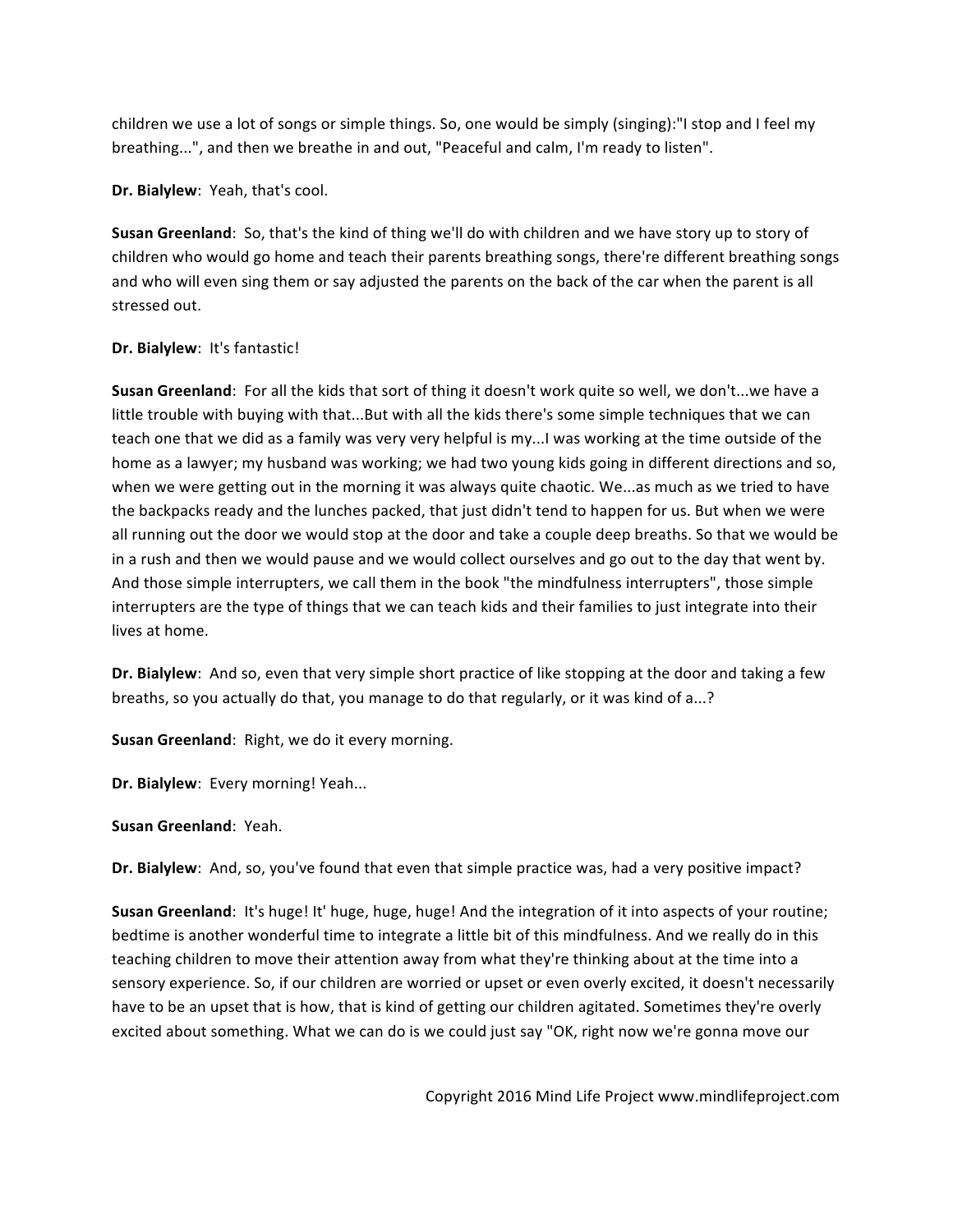attention away from what we're thinking about into the feeling of breathing", for instance; the sensation of breathing. So if you're lying at bed at night and the child is having a hard time going to sleep, you can put your hand on their tummy or pillow on their tummy, or just stuff down it on their tummy and just breathe with them, moving attention away from what they're thinking into what they're feeling; and very important, that's an important instruction, because what often happens when we ask children to quiet is that they do quiet, but they continue going around in their thoughts in a loop just like we do as adults. But when we teach them simple, simple activities to move their attention away from their thoughts, just for a moment, into a sensory experience like feeling your breathing, feeling the bottoms of your feet against the ground as you walk, that sort of thing; it has a way of calming the whole nervous system. 

**Dr. Bialylew**: Do you find that children actually, children or young, you know, all the children depending on what age they are...do you find that it's, I mean, for a practice just like that to save time? Do kids buy into it? Do you, do they tend to engage with it or do they get wrists up and they don't understand it?

**Susan Greenland:** Well, we...one of the instructions that come from out of the Tibetan tradition meditation is short moments many moments. Or short time many times. And so, we don't practice with children for long periods of time like we may as adults, or to be honest with you, I really encourage parents to practice a short time many times as well. It's hard to carve that chocolate time every day. So we practice for short periods with the children and when they become distracted or restless, we don't push it too hard. But, yeah, remember there's a lot of things going on with these bedtime rituals. One is the actual training of these techniques, of these life skills that help them calm and settle themselves. But another things going on is just wonderful parent-child, you know, togetherness and attachment and attuning to each other. And, so, it's as long as you're in a really wonderful attuned relationship with the children, they very often are game to do something, even if cookie is mindfulness theme. 

**Dr. Bialylew**: Haha. Great. Yeah, that's, I mean a lot of parents talk about the difficulty and that should be very helpful takeaway, right there.

**Susan Greenland**: Yeah, this, that practice helps a lot of kids at night.

**Dr. Bialylew:** Mhm, what about...

**Susan Greenland:** One that's stuffed in is what really helps.

**Dr. Bialylew**: OK. So, and when you said you know, adapting it for another ages, what sort of is the youngest age? I think in your book you were talking about four or five?

**Susan Greenland**: Yeah, the most, the youngest that I've worked with children that are on their own without their parents is four years old. I'm not saying that you can't work with children younger and I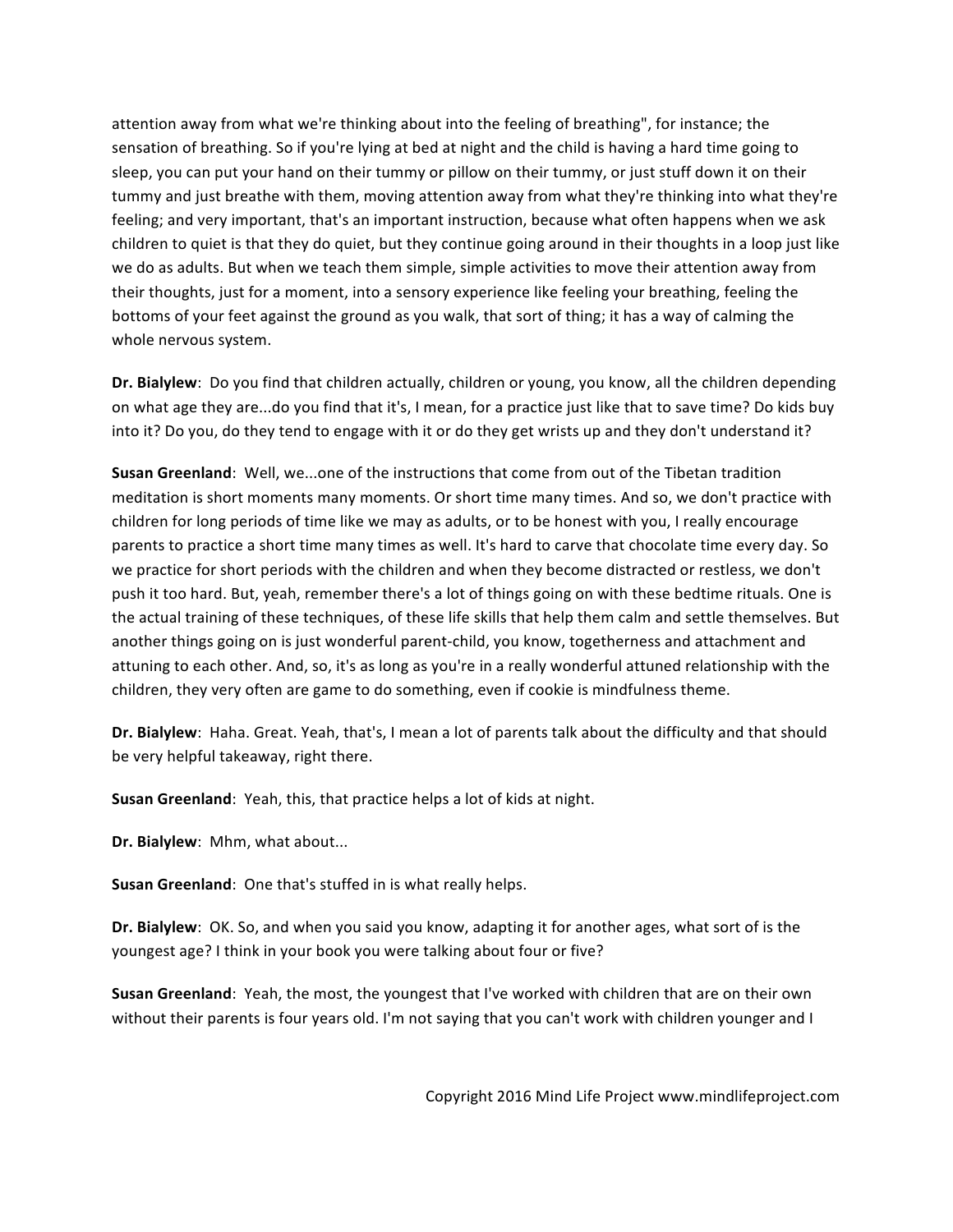have some schools that I've worked with who are very successfully working with three year olds without their parents. So, but I think you can work with children of any age with their parents even infants, not that the infant is actually going to be learning the mindfulness, but the parent will learn; well, the parent and the infant are regulating each other; the parent will learn that as she gets upset, if she moves her attention, or he moves his attention away from what he's thinking about into the sensation of breathing that will help calm his nervous system or her nervous system and the baby will respond. And so, working with mindfulness for parents is very important and very helpful to have the parents develop a practice themselves and then it just naturally will spill over into their time with their children.

**Dr. Bialylew**: It's beautiful because it seems like it releases by direction, it could be the parents lending that transmit it to the kids or like what you were saying - the kids learn and then teach their parents the songs and kind of infuse it into their parents, yeah.

**Susan Greenland:** Well, it works even with teachers and even with those of us who've been doing this for a long time. The relational aspect of mindfulness if you really are open and present with what's happening in serving the child in front of you now, my first, one of my first teachers taught me that, in something that used to carry in a card along with me when I was teaching schools, "Just serve the child in front of you. Now, be there with that child and don't worry what is gonna happen next". That creates a beautiful co-learning loop where who's teaching, who's learning is really (ap...)

**Dr. Bialylew**: Mhm. On the topic of teachers, could you give a couple of suggestions of an activity...I mean, I totally understand that it's really requires the teacher to understand mindfulness more deeply, but let's say, there's someone out there that does, and they just wanna bring one or two practices for this month, like, for into their classroom. Let's say it's a classroom of like ten-year-olds or something like that. What could you possibly do?

**Susan Greenland:** Well, I tried to find some for ten-year-olds, cause that's an age that, the younger ones are, classroom management with the younger ones is la little bit more difficult, but the younger ones are much easier with respect to buy in. by the, you can get a few eyes rolling and that sort of thing, so buying is a little bit more complicated; as far as the specific classroom management technique it really does help is just very simple one that we call "balloon arms" and I have so many teachers who tell me that they use this all the time and what you do is you just...you establish it so that you have your hands, when you put your hands on your head you ask that the children see your hands on your head and then they do the same and stop talking or stop moving around. And then together you sink your arms like a balloon, imagining that for ten-year-olds you can imagine that when you breathe in you fill your arms up like a balloon and when you breathe out, your arms come down, and you can repeat this three times, sinking; first, just to your arms to each other so that the children are doing this together and once they get the hang of it, doing three breaths that way, so when you're breathing in and breathing out and this can change to this way, or anyone of a number of ways. And that's a great way if the class is a little bit rowdy to help them settle and is a great way to start sinking, um, breathing,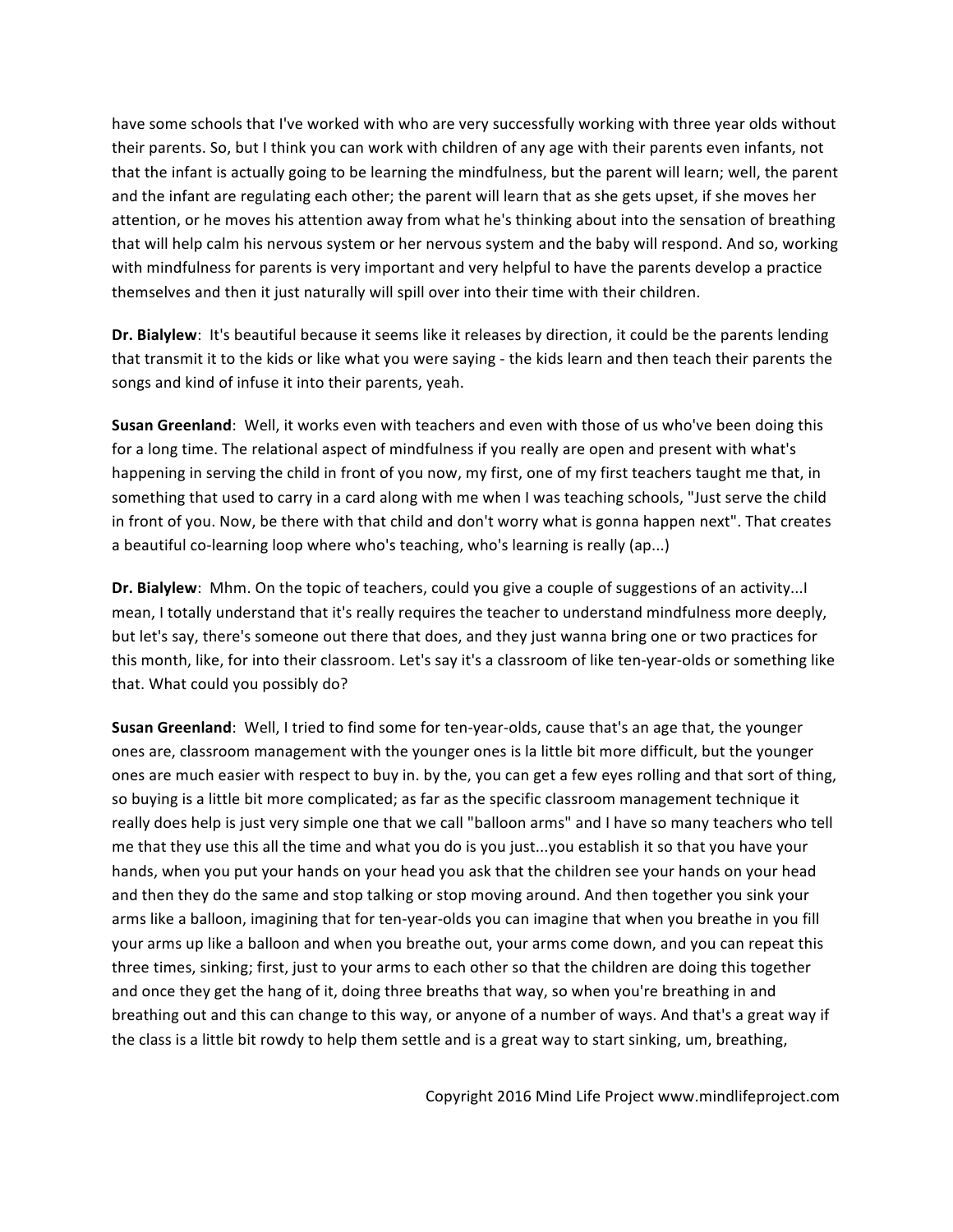together with armory movements; in really what you do is you're moving your attention again away from what you're thinking about into a sensory experience. So, this sensory experience can be either the movement of the arms, cause when everybody in the classroom is moving each other like this there's not a lot of room in it going on.

**Dr. Bialylew**: Yeah, yeah.

**Susan Greenland**: And the same way, if you're sinking your breathe; this is a way of visually pointing at when you're breathing in and breathing out. And it has again a way of moving attention back into the body and out of the mind and settle in the nervous system.

**Dr. Bialylew**: Mhm, oh, that's a great one! Thank you! What did you call it? Balloon...balloon?

**Susan Greenland**: I call it balloon arms and different people call it different things.

**Dr. Bialylew**: Sure. Yeah. And what about another common question that comes up is around particularly for teenagers, um, I don't know, in around emotional regulations to managing stress, managing emotions that can be quite overwhelming....have you...are there any...can you speak to that in terms of, you know, I've taught a few people and there're often parents in my class and, you know, they're saying, "Oh, how can I give something to my teenager that would help them manage when they're getting overwhelmed?"

**Susan Greenland:** Mhm. Well, a couple of things. One is to, remember that to use mindfulness to help with emotional regulation it still really starts with attention. It's very hard to have this; it's difficult to have the code to pass it, to hold a strong emotion, if you don't have a strong attention. So the first thing I would do is encourage the development of mindfulness practices to build attention, feeling you breathing, that sort of thing, or concentrating on a chosen object, or counting, or listening. Those will, those practices build attention that then will develop the capacity to help strong emotions, to help with the strong emotions.

#### **Dr. Bialylew**: Mhm.

**Susan Greenland**: Another thing to remember is that it's not uncommon when we go into classes for the children who were the most enthusiastic about mindfulness and really have very quick early, you know, results, but then they positive experiences very quickly, they come in a few weeks down the line and then be quite disappointed and say "mindfulness didn't work. I was really really upset and mindfulness didn't work. I tried to feel my breathing and I was so upset with my brother, I couldn't, I just felt worse and worse and worse..."And that's a very common thing and that's one of the things that we have to do is really be clear about expectation as far as how mindfulness can help. And also talk to the kids about how...what I do when that happens is I talk to them about their personal trainer, that I am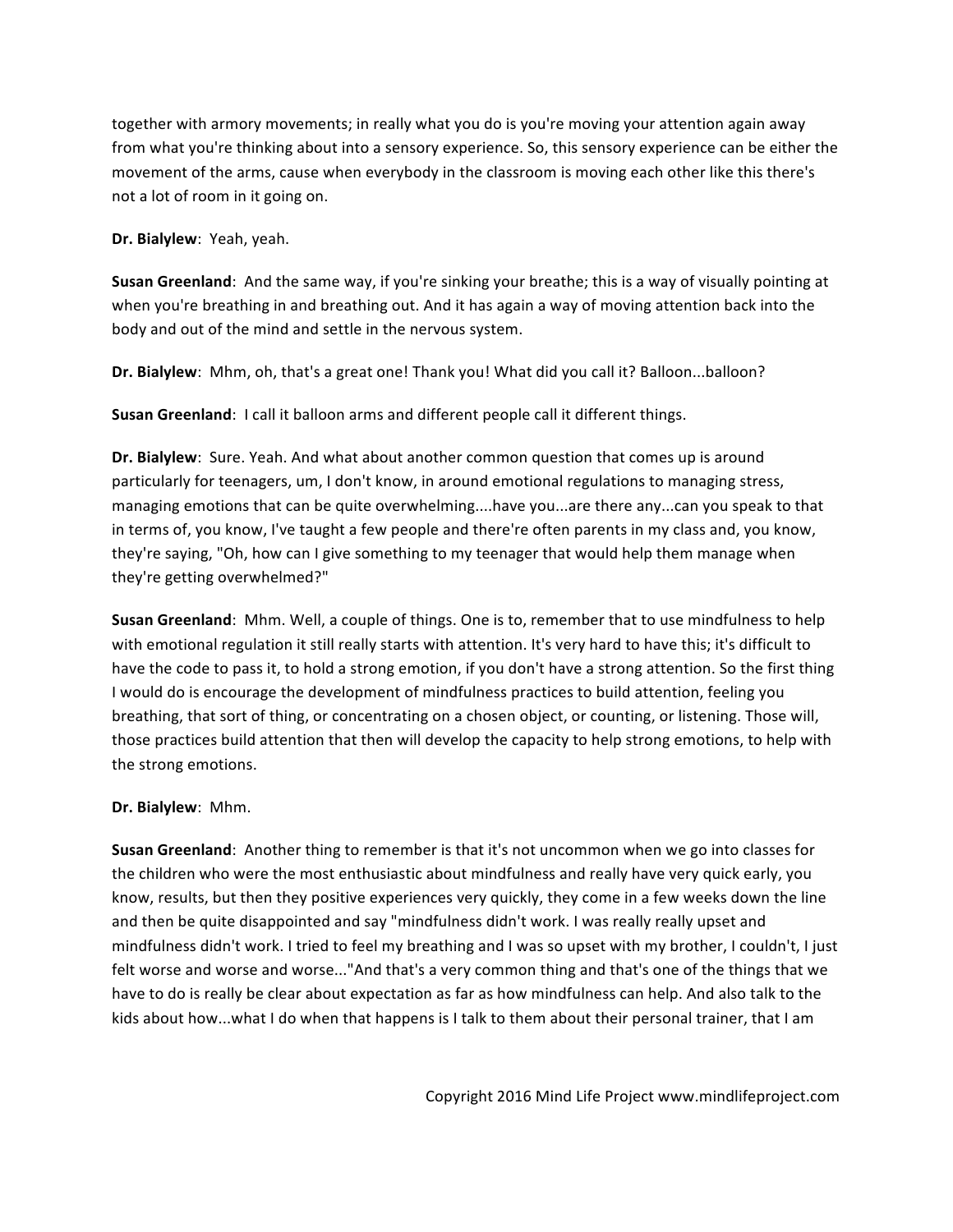supposed to be going to and how I've been working with the personal trainer on my arm exercises and I tell the children "Look, I'm working on my arm exercises, can you feel my, you know, muscle. They say "Yes, Mrs. Kaiser, we can feel your muscle". Then I say "Do you think I can go outside and pick up their car? See, that's kind of what you're trying to do right now, this, is a new muscle of mindfulness, and you're doing great at it and it's getting stronger. But to really try to use it when these times are very very difficult, sometimes we can have some success and sometimes it's not so successful, so don't get frustrated and don't give up.

# **Dr.** Bialylew: That's great.

**Susan Greenland**: But what, so, the best thing to do with anyone, whether they're an adult or a child, and if they are very very upset and trying to use some emotional regulation technique, but yet don't have the capacity to hold this strong emotion or may not be skillful or wise to hold the strong emotion, is again, moving to your body with some movement related activity. So, things like shaking, and there's a shaking activity in the book - that's very very helpful; and it again gets you out of your head into your body and help settle you. Or walking. I mean, if you think a lot of all the different traditions, pacing was a very popular activity. The walking back and forth is very helpful; you're moving and you're helping you settle. The difference between pacing and what we call slow and silent walking is that again with our slow and silent walking we are not tending to what we're thinking about; we are tending to the sensations of the bottoms of our feet as we step.

# **Dr. Bialylew**: Mhm.

**Susan Greenland**: So, we move our attention away from our concerns to step, step, step...step. It is not that we don't go back and ultimately think about what's upsetting us or what's the problem with us. But by taking some time and getting out of that loop of upset into our bodies, we have a way of then going back with a little bit of a more clear perspective to look at what it is that upset us in the first place. So, or what the very real stress is. You know, I wish that mindfulness could make all the stress go away for the children. Unfortunately that doesn't happen. But what mindfulness will do is give us skills that help that stress settle, so that we can see our experience more clearly and then come back and look at what's causing the stress or causing the upset and make decisions that are on our own best interest and also the best interest to the other people around us.

**Dr. Bialylew**: Mmm. I mean, that switch that you're talking about ...for many people they grow up not even realizing that you have that power to make that switch from stories, emotional overwhelmed to the body and I think when you talked about freedom, and getting more freedom that seems to be like a really key, key point.

**Susan Greenland**: Yes, yes. That is, yeah, yeah, I agree with you on that. A lot of people talk about stop, breath and think and I think that's missing a step. It's: stop, breathe, feel, real feel the sensations in your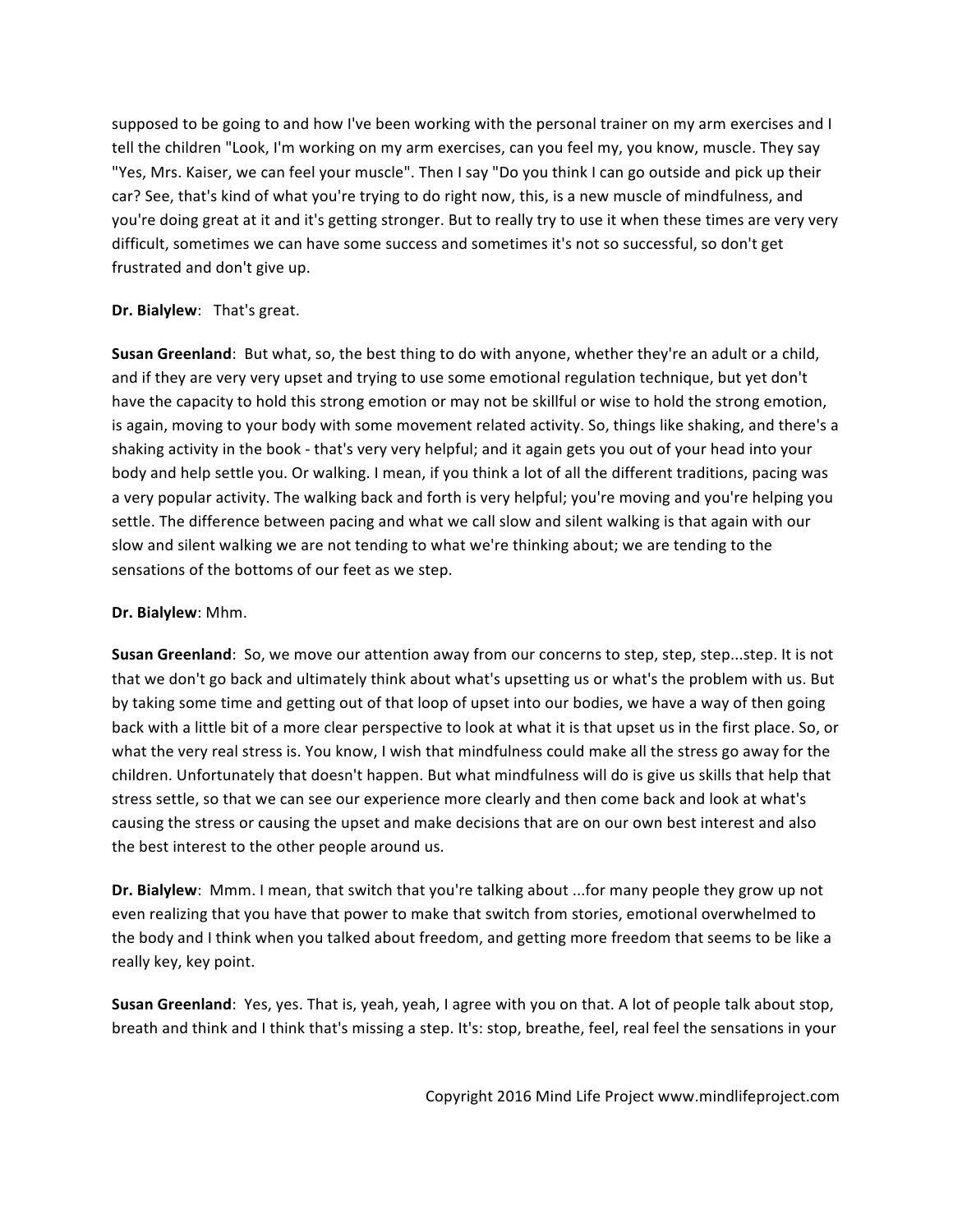body and then go back and think. Because without that if we go directly into thinking, we can be a little bit calmer, but it's not exact, but we don't have the clarity that we have if we really do take the time and notice these sensations. And we also gather very very useful information when we really feel what's happening in our body when we're upset. We can then notice "Oh, when I'm upset, I've really start to feel a little shaking inside". So then we you start feeling shaky inside before you understand that you're upset, you can use that to move in one of these practices a little bit earlier on. So that the upset may not be quite as upsetting.

**Dr. Bialylew**: So, just to kind of reinforce that point, so, the idea is that when there's a...for a parent let's say it's for a teenager, so when we're emotional overwhelmed happens, it's about step one is perhaps the stop, breathe, feel, kind of, maneuver, maneuvering into the body, and then, over time with that practice people can become more familiar with the sensations of anger or anxiety and then catch that sooner, so that it becomes like a positive, a positive feedback loop.

**Susan Greenland**: Yeah, that's it. And the only other piece I would add is that if there's a parent or a caring adult in the loop who under...who sees what's going on, who the teenager or child is happy to talk to, just being available to have the child talk about their experience and then reinforce this process is very helpful. So that the child or teenager isn't doing it all on their own so that they get some reinforcement from the community.

**Dr. Bialylew**: Mhm. And in that second step of like being available to talk about it, do you mean like so once the practice is done just getting out of the head and tuning into the body, taking a few breaths settling, then it would be, then what, then the parent would....

**Susan Greenland**: "How do you feel?"

**Dr. Bialylew**: Yeah, so have to choose a few words and have a conversation.

**Susan Greenland**: Yeah. "How do you feel? Does it feel different now than it did before?" Have you noticed any patterns and don't be surprised if someone doesn't really wanna talk to you right then. It's OK. You know, we don't need to force ourselves on them, but just being available and not being upset if they don't want to share but just being available.

**Dr.** Bialylew: Sure.

**Susan Greenland:** And having contacts that we can help them with.

**Dr. Bialylew**: Just to take you back to what we were just talking about earlier on attention and emotional regulation...um, can you just disentangle that a little bit more? Around how it is that paying attention is related and connected to us being able to manage our emotions? More respectively, because attention, sorry, cause attention is this word I think is coming to the world through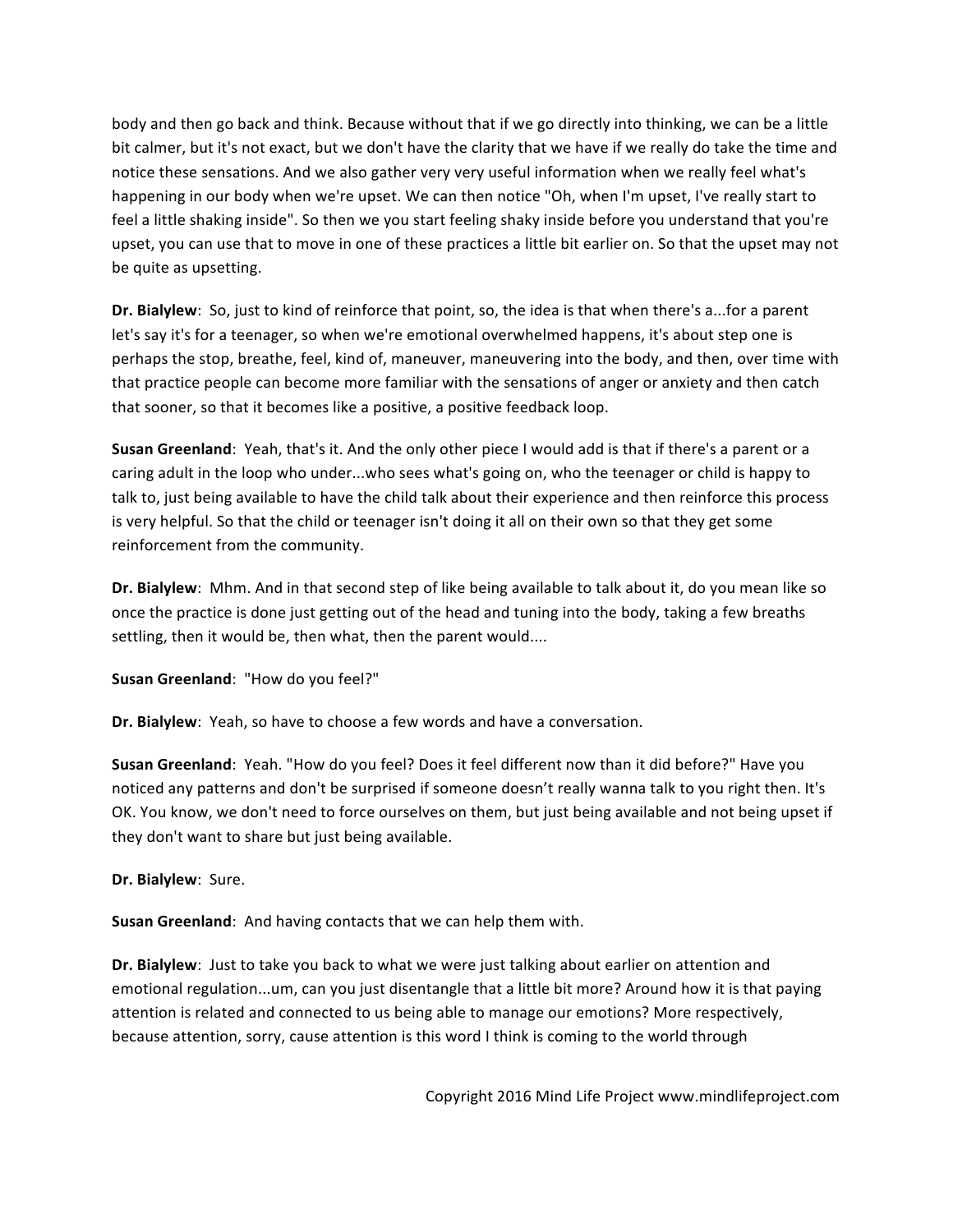mindfulness, but generally speaking like, you know, people don't often think "Oh, I need to improve my attention". It's not sort of an automatic connection with how that can be beneficial, so yeah...

**Susan Greenland**: And attention isn't just one thing. Attention is a series of processes and...That also gets confusing. Or when you think of trying to regulate your emotion if you think of, if you just, if you just return to what it feel like when you get upset. When I get upset, what I feel like is I sometimes feel as if I'm just about ready to burst out of my skin. I feel like I just something is coming up and then just feels like I'm gonna explode. So, when that happens, trying to stay set in the center of it and not be reactive and just allow it to pass through you, is something that's a capacity we develop in sitting mindfulness practice. It's a very important capacity. So when you think of attention, you often learn in mindfulness practice what's you're gonna do is just focus to pay attention which is you're gonna move your attention to a specific object, whether it's a feeling of breathing or something you're looking at or a sound. And if your mind wonders, that's a distraction, you don't bitch yourself about it, you note that your mind is going, but you bring it back to this chosen object. So that's a focused attention and we develop that kind of concentration with things like counting and that sort of thing. It's very very useful. And it's necessary for this wider stance of attention, the stance of attention where, which we then develop later on which is when a feeling comes up that we notice it and we just sit with it, we stay with that feeling and we watch how it moves through our bodies and through our minds and we watch what happens and if we start engaging with it and getting upset by it, that's OK, we notice that when we try to let go of that mental component and just notice what's happening to this, to our bodies and minds when these strong feelings come up that too requires concentration. It requires that quality of attention we were training first of being able to keep your attention with an object, without your attention wandering. So, that's why these, the concentration piece of mindfulness is important to develop because it helps us be able to stay steady in the midst of strong emotions and notice what happens in our minds and bodies when the emotion is taking us. And part of being able to do that requires the development of this other technique of attention, of a more concentrated attention. Does it make sense?

**Dr. Bialylew**: Yes, it does. Yes, thank you.

**Susan Greenland**: So, that's why if we try to move to, you know, emotional regulation without dealing with attention, and working with mindfulness, we can...helpful strategies can be developed but you're...but the real essence of mindfulness, the real kind of magic of mindfulness really involves a development of attention within this particular world view that also includes emotional balance and compassion.

**Dr. Bialylew**: Mhm. Great. Thanks for clarifying that. That's really helpful. So, the listeners will be able to find more at through your book "The Mindful Child" and I'll put a little link to that. And, yeah, it's been a pleasure talking to you! Thank you so much!